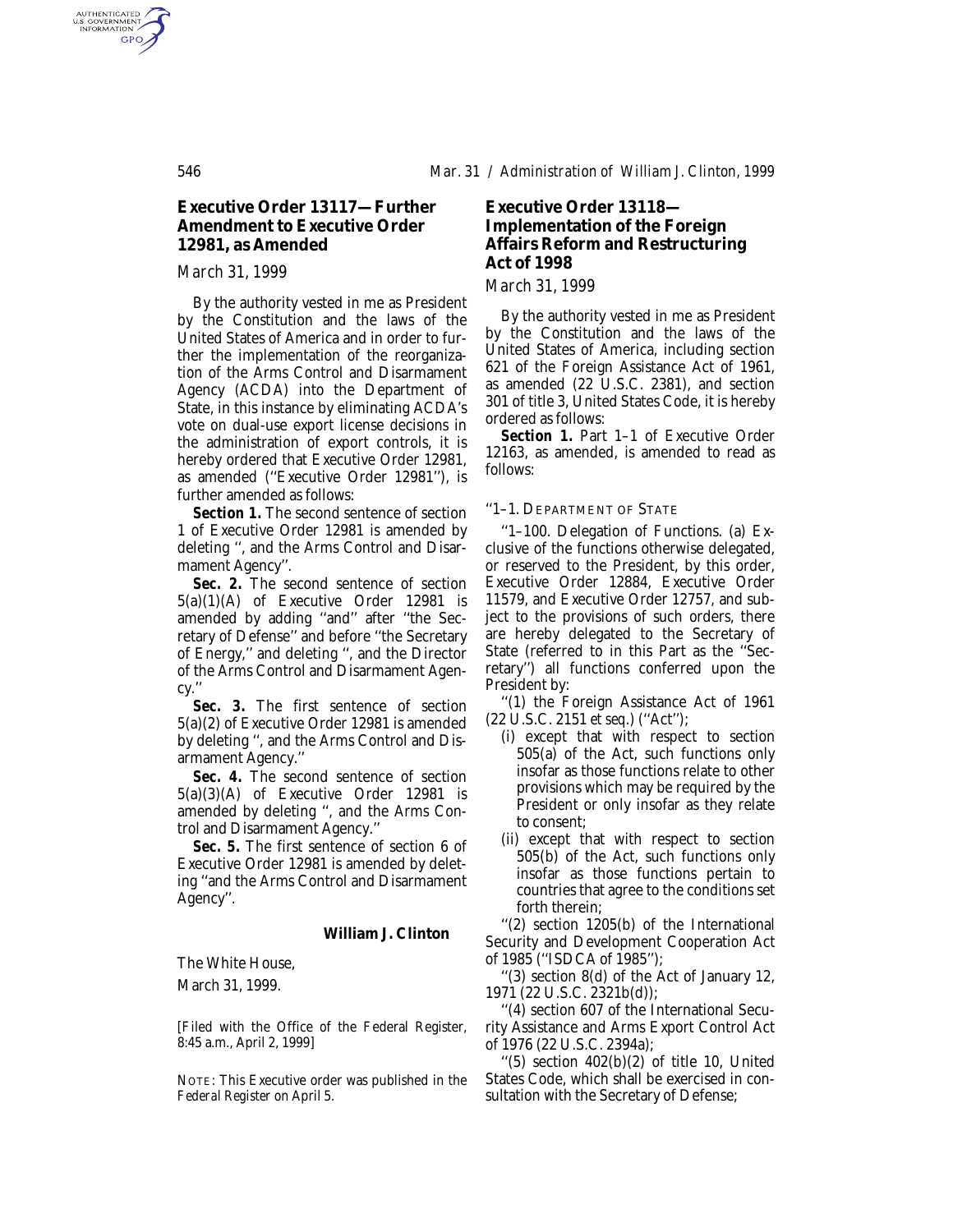''(6) the third proviso under the heading ''Development Assistance'' contained in title II of the Foreign Operations, Export Financing, and Related Programs Appropriations Act, 1999 (as contained in Public Law 105– 277);

''(7) section 572 of the Foreign Operations, Export Financing, and Related Programs Appropriations Act, 1989 (Public Law 100–461);

''(8) sections 508, 517, 518, 528(a), 535, 539, 544, 561, 563, 572, 574, 575, 585, 594 of the Foreign Operations, Export Financing, and Related Programs Appropriations Act, 1999 (as contained in Public Law 105–277);

''(9) section 523 of the Foreign Operations, Export Financing, and Related Programs Appropriations Act, 1999 (as contained in Public Law 105–277), which shall be exercised in consultation with the Secretary of the Treasury;

''(10) section 551 of the Foreign Operations, Export Financing, and Related Programs Appropriations Act, 1999 (as contained in Public Law 105–277);

''(11) section 591 of the Foreign Operations, Export Financing, and Related Programs Appropriations Act, 1998 (Public Law 105–118), and the provisions of law referenced therein;

''(12) section 821(b) of the Western Hemisphere Drug Elimination Act (as contained in Public Law 105–277).

''(b) The functions under section 653 of the Act delegated to the Secretary shall be exercised in consultation with the Secretary of Defense, insofar as they relate to functions under the Act administered by the Department of Defense, and the Director of the Office of Management and Budget.

''(c) The functions under sections 239(f), 620(e), 620(g), 620(j), 620(q), and 620(s) of the Act delegated to the Secretary shall be exercised in consultation with the Administrator of the United States Agency for International Development.

''(d) The Secretary shall perform all public information functions abroad with respect to the foreign assistance, aid, and development programs of the United States Government, to the extent such functions are not specifically assigned by statute to be performed by a different officer.

''(e) The Secretary may redelegate to any other officer or agency of the Executive branch functions delegated to the Secretary by this order to the extent such delegation is not otherwise prohibited by law.''.

**Sec. 2.** Part 1–2 of Executive Order 12163, as amended, is amended to read as follows:

### ''1–2. UNITED STATES AGENCY FOR INTERNATIONAL DEVELOPMENT

''1–200. United States Agency for International Development.

''(a) The United States Agency for International Development is an independent establishment within the Executive branch. Any reference in the Act to the agency primarily responsible for administering part I of the Act, or to the Administrator of such agency, shall be deemed to be a reference to the United States Agency for International Development or to the Administrator of that agency, as appropriate.

''(b) The United States Agency for International Development shall be headed by an Administrator appointed pursuant to section 624(a) of the Act.

''(c) The officers provided for in section 624(a) of the Act shall serve in the United States Agency for International Development.

''(d) The Office of Small Business provided for in section 602(b) of the Act shall be in the United States Agency for International Development.

''(e) To the extent practicable, the Administrator of the United States Agency for International Development will exercise functions relating to Foreign Service personnel in a manner that will assure maximum compatibility among agencies authorized by law to utilize the Foreign Service personnel system. To this end, the Administrator shall consult regularly with the Secretary of State.''.

*Sec. 3.* Part 1–3 of Executive Order 12163, as amended, is amended in section 301(c) by striking ''part II of the Act (except chapters 4, 6, and 8 thereof)'' and inserting in lieu thereof ''chapters 2 and 5 of part II of the Act''.

*Sec. 4.* Part 1–4 of Executive Order 12163, as amended, is revoked.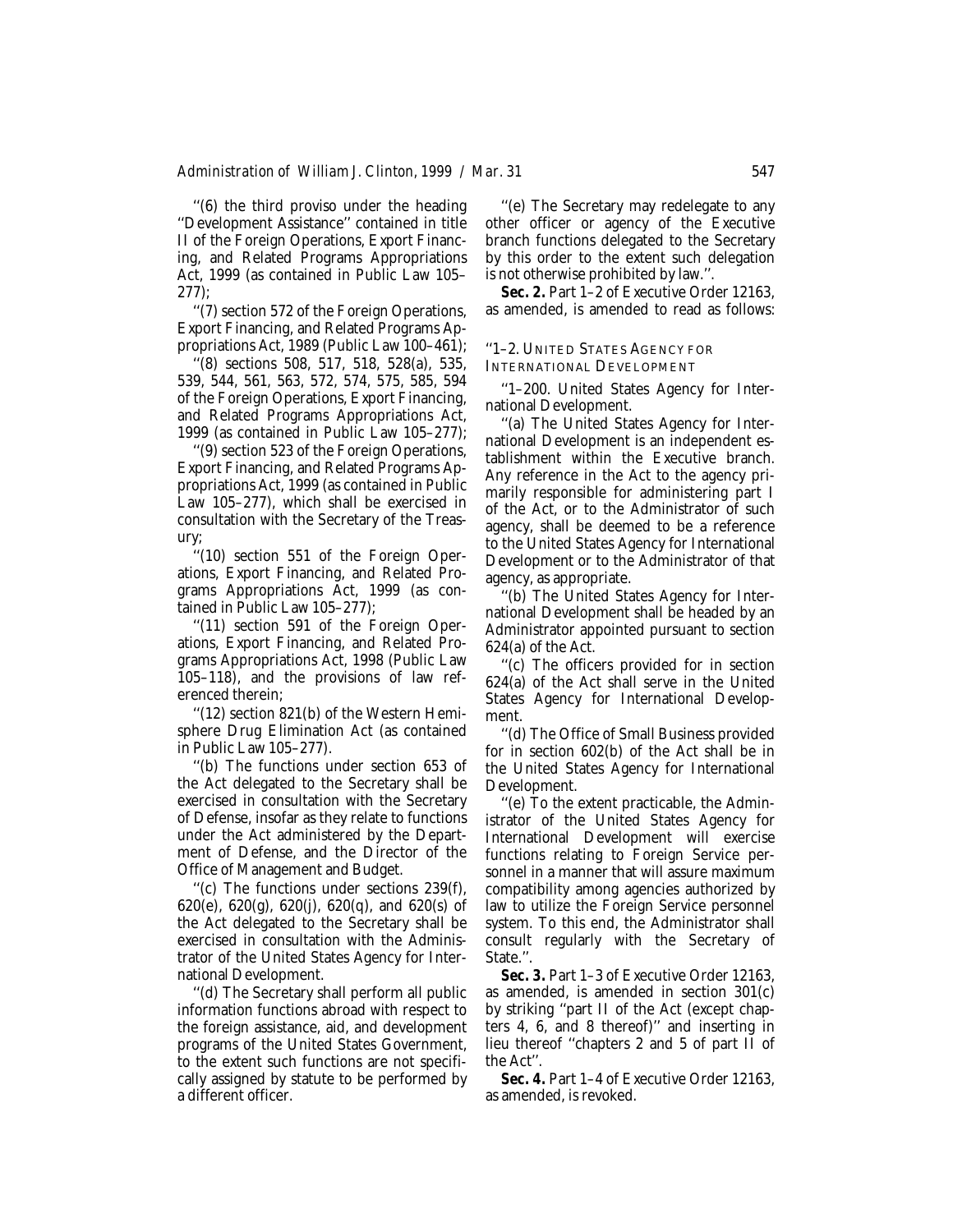*Sec. 5.* Part 1–5 of Executive Order 12163, as amended, is amended as follows:

 $(1)$  in section  $1-501(c)$ , by striking "Director, as provided in Executive Order 11269 of February 14, 1966, as amended'' and inserting in lieu thereof ''Secretary of State'';

(2) section 1–504 is revoked;

(3) section 1–505 is amended to read as follows:

''1–505. Trade and Development Agency. There is delegated to the Director of the Trade and Development Agency the functions conferred upon the President by section 661(d) of the Act.'';

(4) section 1–506 is revoked.

**Sec. 6.** Part 1–6 of Executive Order 12163, as amended, is amended as follows:

(1) in section 1–602, by striking ''Director of IDCA, the Director'' and inserting in lieu thereof ''Secretary of State, the Secretary''; and

(2) in section 1–604, by striking '', title IV of the IDC Act of 1979 or section 402 of the Mutual Security Act of 1954''.

**Sec. 7. Part 1-7 of Executive Order 12163,** as amended, is amended as follows:

(1) in section  $1-701(a)$ —

(A) by striking " $662(a)$ ,"; and

(B) by inserting "493," after "298(a),";

(2) by striking section 1–701(b), and redesignating subsections "(c)" and "(d)" as subsections "(b)" and "(c)", respectively;

(3) in section 1–701(c), (as redesignated by this section)—

(A) by inserting ''209(d),'' before ''303'';

(B) by striking ''481'' and inserting in lieu thereof ''490''; and

(C) by striking ",  $669(b)(1)$ ,  $670(a)$ , 670(b)(2), and 670(b)(3)'';

(4) in section  $1-701(g)$ , by striking "131,"; (5) in section 1–702—

(A) by striking ''Director'' and inserting in lieu thereof ''Secretary''; and

(B) by striking ''IDCA'' and inserting in lieu thereof ''the Department of State'';

(6) by adding a new section 1–703 to read as follows:

''1–703. Office of Management and Budget. In this order the Director of the Office of Management and Budget shall retain all authorities related to the implementating of his budgetary and policy coordination functions, including the authority to:

- (a) request and receive information from any agency that is subject to this delegation;
- (b) carry out all responsibilities associated with implementing the Government Performance and Results Act, the Government Management Reform Act, and other comparable government-wide statutes dealing with management; and
- (c) carry out all statutory budget and policy coordination responsibilities assigned to the Director of the Office of Management and Budget by statute or Executive order.

*Sec. 8.* Part 1–8 of Executive Order 12163, as amended, is amended to read as follows:

''1–8 FUNDS

''1–800. Allocation of Funds. Funds described below that are appropriated or otherwise made available to the President shall be deemed to be allocated without any further action of the President, as follows:

- ''(a) Except as provided in subsections (b) and (c), there are allocated to the Secretary all funds made available for carrying out the Act, including any funds appropriated under the heading ''Nonproliferation, Anti-Terrorism, Demining and Related Programs''.
- ''(b) There are allocated to the Secretary of Defense all funds made available for carrying out chapters 2 and 5 of Part II of the Act.
- ''(c) There are allocated to the Secretary of the Treasury all funds made available for carrying out section 129 of the Act.
- ''(d) The Secretary of State, the Secretary of Defense, and the Secretary of the Treasury may allocate or transfer as appropriate any funds received under subsections (a), (b), and (c) of this section, respectively, to any agency or part thereof for obligation or expenditure thereby consistent with applicable law.

*Sec. 9.* Part 1–9 of Executive Order 12163, as amended, is amended as follows: (1) in section 1-902(c), by striking "hereafter-enacted''; and (2) by revoking sections 1–903(c) and 1–903(d).

**Sec. 10.** The following Executive orders are revoked or amended: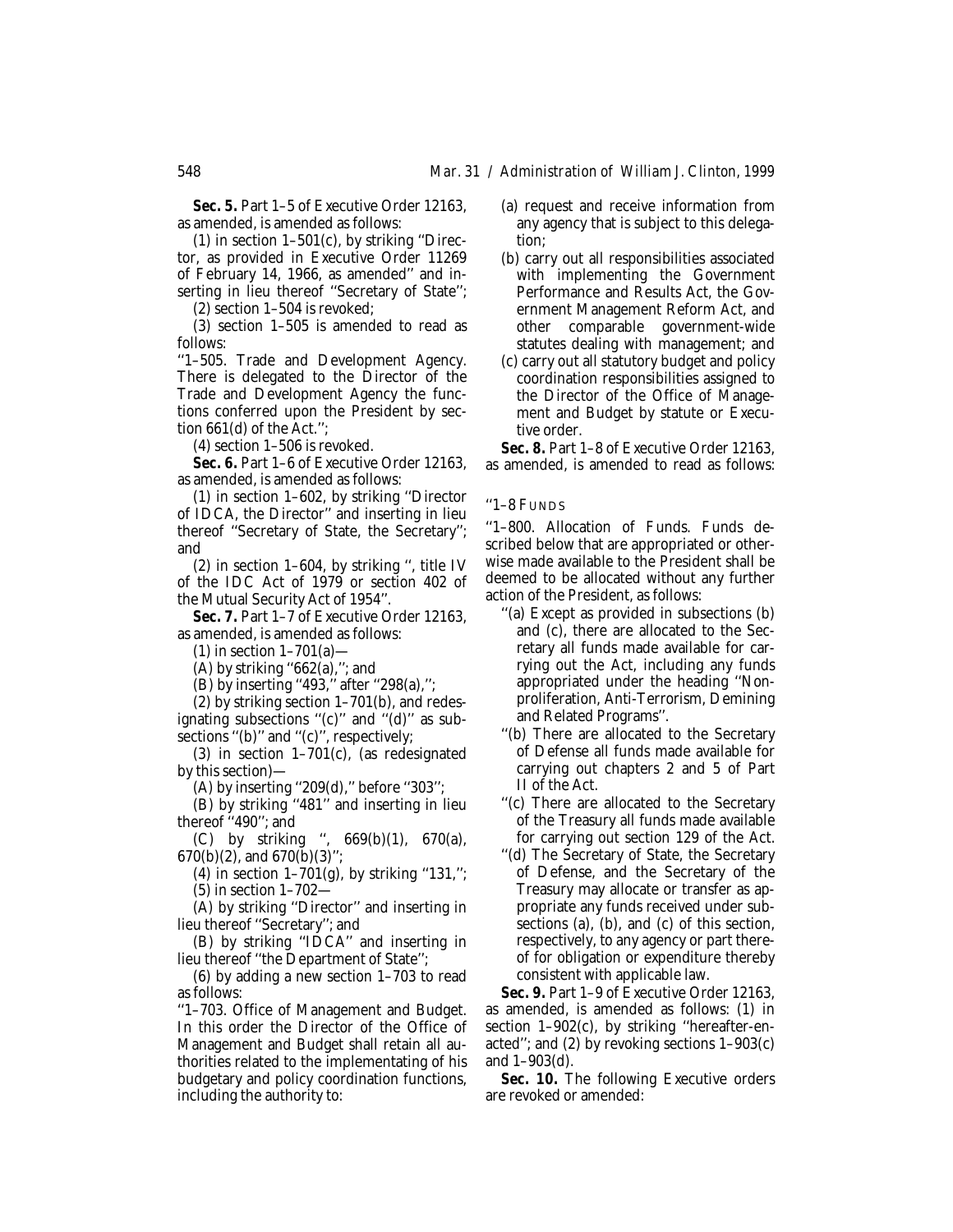(1) Executive Order 12884 of December 1, 1993, is amended—

- (a) in section 3, by striking the section heading and all that follows through ''by:'', and inserting in lieu thereof ''Secretary of State-Additional Functions. There are delegated to the Secretary of State the functions conferred upon the President by:''; and
- (b) in section 6(a), by striking ''3, 4, and 5'' and inserting in lieu thereof ''4 and 5''.

(2) Executive Order 12703 of February 20, 1990, is amended by amending section 2 to read as follows:

''Sec. 2. Department of State. The functions conferred upon the President by section 201 of the Act relating to Enterprise Funds for Poland and Hungary are hereby delegated to the Secretary of State.''.

(3) Executive Order 12599 of June 23, 1987, is revoked.

(4) Executive Order 12293 of February 23, 1981, is amended—

- (A) in section 2, by striking ''Director of the United States International Development Cooperation Agency'' and inserting in lieu thereof ''Administrator of the United States Agency for International Development''; and
- (B) in section 9, by striking ''United States International Development Cooperation Agency'' and inserting in lieu thereof ''United States Agency for International Development'' in both places this phrase appears.

(5) Executive Order 12301 of March 26, 1981, is amended in subsection  $(b)(23)$  by striking ''Director of the United States International Development Cooperation Agency'' and inserting in lieu thereof ''Administrator of the United States Agency for International Development''.

(6) Executive Order 12188 of January 2, 1980, is amended by striking ''Director of the United States International Development Cooperation Agency'' and inserting in lieu thereof ''Administrator of the United States Agency for International Development''.

(7) Executive Order 12260 of December 31, 1980, is amended in the annex thereto, by striking ''United States International Development Cooperation Agency'' and inserting in lieu thereof ''United States Agency for International Development''.

(8) Executive Order 11958 of January 18, 1977, is amended in section 2 by striking ''the Director of the United States International Development Cooperation Agency, the Director of the Arms Control and Disarmament Agency,''.

(9) Executive Order 11269 of February 14, 1966, is amended—

- (A) in section 1(b), by striking ''Director of the International Development Cooperation Agency'' and inserting in lieu thereof ''Administrator of the United States Agency for International Development'';
- (B) in section 4(a), by striking ''Director of the International Development Cooperation Agency'' and inserting in lieu thereof ''Secretary of State'', in both places that it appears; and
- (C) in section 7, by striking ''Functions of the Director of the International Development Cooperation Agency. As the principal international development advisor to the President, the Director of the International Development Cooperation Agency'' and inserting in lieu thereof ''Functions of the Secretary of State. The Secretary of State''.

(10) Executive Order 11223 of May 12, 1965, is amended by striking ''Director of the United States International Development Cooperation Agency (with respect to functions vested in or delegated to the Director)'' and inserting in lieu thereof ''Administrator of the United States Agency for International Development (with respect to functions vested in or delegated to the Administrator)''.

(11) The Memorandum for the Secretary of State of March 23, 1999, entitled ''Delegation of Authority Under Section 577 of the Foreign Operations, Export Financing, and Related Programs Appropriations Act, 1999 (as contained in Public Law 105–277)'', is amended by deleting the second sentence therein.

*Sec. 11.* The provisions of this order shall become effective as of April 1, 1999, except that the authority contained in section 1– 100(d), and the amendment made by section